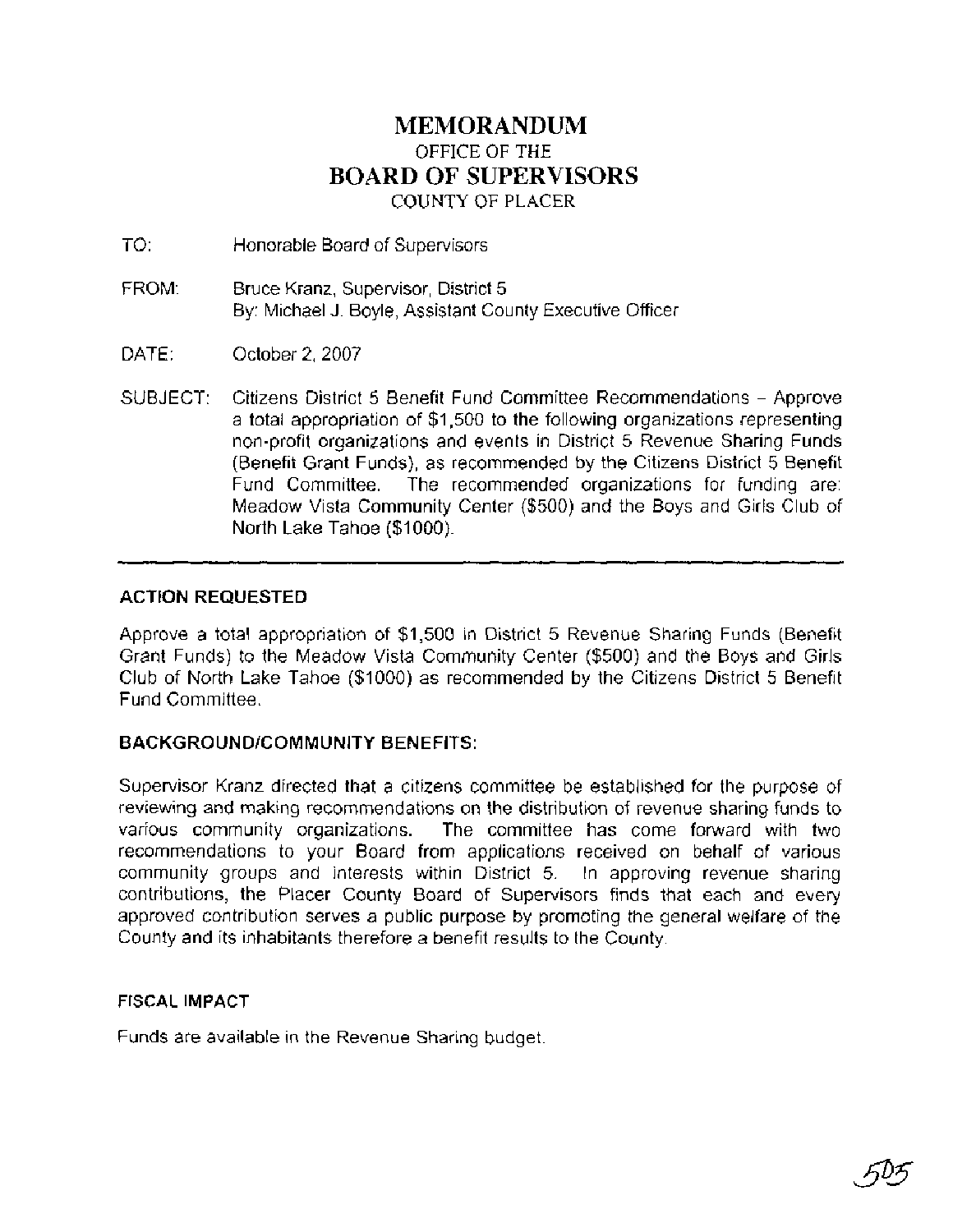

# **GRANT APPLICATION**

## DISTRICT 5 BENEFIT FUND

Bruce Kranz, Placer County Supervisor for District 5 invites applications for grants from the District 5 BENEFIT FUND, This Fund consists of District S's share of revenue sharing funds Placer County allocates each fiscallyear. In approving the revenue sharing contributions, the Placer Country Board of Supervisors lines that each and every approved contribution serves a public purpose by promoting the general welfare of the County and its inhabitants therefore a benefit results to the  $8500$  From County.

| PLEASE PRINT                      |                                                                                          | Requested Funding Amount: | $\sim$ $\sim$ $\sim$<br>(up to maximum amount $-51,000$ ) |
|-----------------------------------|------------------------------------------------------------------------------------------|---------------------------|-----------------------------------------------------------|
| Address:                          | Applicant Name Bruce Broadwell                                                           | Phone#<br>₩.<br>Other     |                                                           |
| Organization:<br>Address.         | Meadow Vista Community Center, Inc.<br><u>-P.O. Box 598</u><br>CA 95722<br>Mearlow Vista |                           |                                                           |
| Is the organization a non-profit? | YPS.501/2Y3)                                                                             |                           | Tax ID Number 23-723-2775                                 |

PLEASE ATTACH A DETAILED EXPLANATION OF THE REQUEST WRITTEN ON YOUR ORGANIZATION'S LETTERHEAD

Piease briefly describe the Community Benefit the Organization / Event / Program / Project provides: The community benefit of the Meadow Vista Community Center project will be a recreation/meeting center tailored to our community. In an effort to maintain good communications with our supporters and with our whole community, MVCC distributes a newsletter. An update and fall activities list needs to be mailed in September.

Please briefly describe how funding will be utilized by listing what items will be purchased.

The newsletter will be commercially printed and it will be mailed using MVCC's Postal Service Bulk Rate mailing permit. The reporting, layout and editing of the newsletter will be done by our MVCC volunteer staff.

| Have you received Revenue Sharing Funds in the past? | No. |  |
|------------------------------------------------------|-----|--|
| If yes, specify year(s), event and amount.           |     |  |

I swear under penalty of perjory that the information supplied berein is true and correct and I have read the DISTRICT BENEFIT FUND Establishment & Funding Guidelines

Clues 23

BELOW TO BE FILLED OUT BY COMMITTEE CONTACT

Date Submitted Amount Requested BOS Mtg. Date

Amount Received

Committee Mtg:

Report and supporting documentation must be received within 3 m onths of the award of the grant

**Oate Received**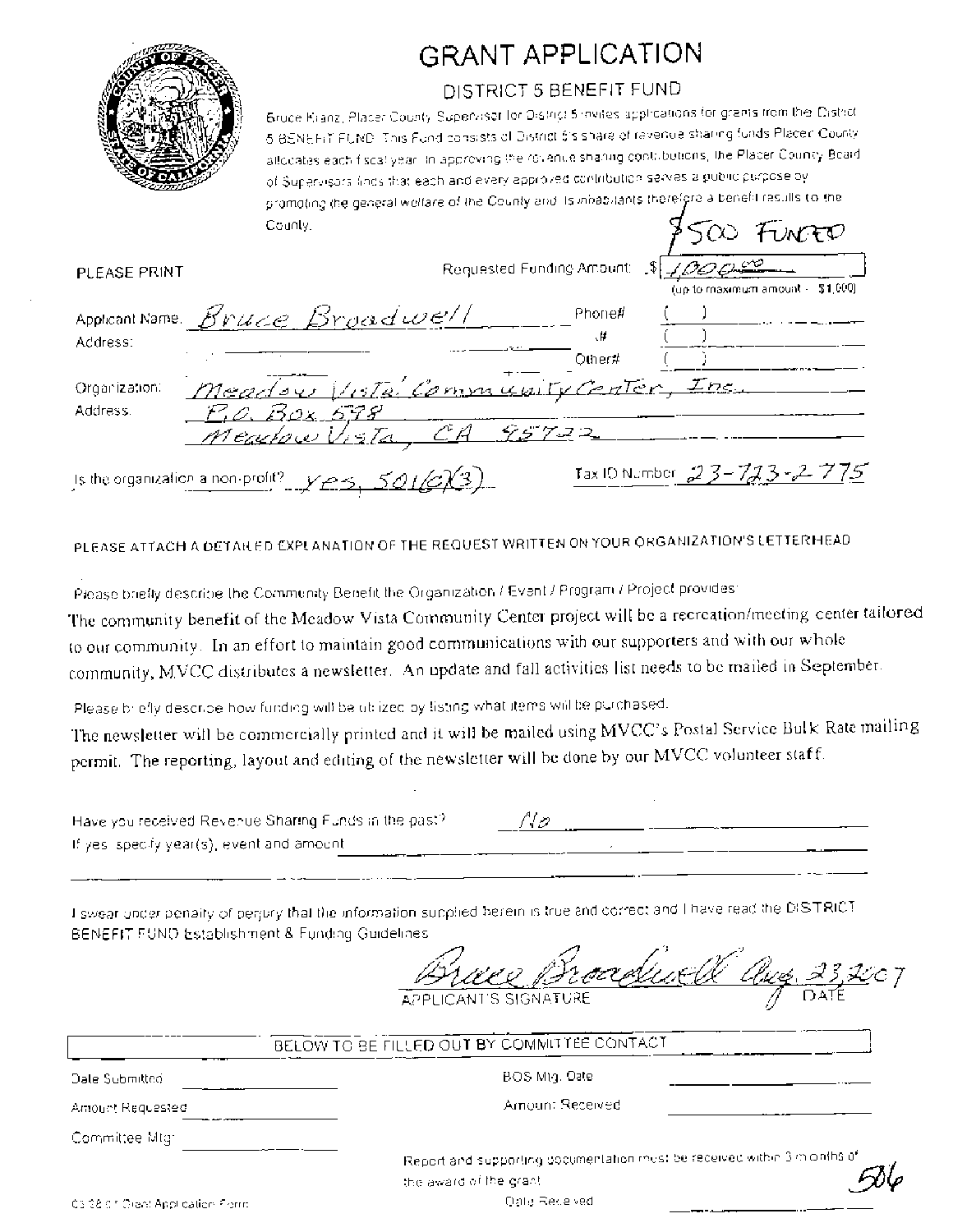

Meadow Vista Community Center **i** ,.,< ; ,~,~,!-p~,~;;~ ,-,!r~o,,:l,;, **A Tax-exempt 501 (cI(3) organization** 

P.0. ELI^ 59s **Website: www.mvcommunitycenter.com** 

i\,ilrii!;llu V[jk!l **e** ~~~i/;'~~~i~ *95 72.2* 

Celia Lyman Broadwell, Vice Chairman **Brian Hassett, Grant Writer** Gil Jaramillo, Treasurer **Linda Marden, Fundraiser Chair Brenda Starbird, Recording Secretary Stewart Feldman, Newsletter Fred Eichenhofer, Board Member Michael Phillips, General Contractor** 

**Erv. Morgenthal, Chairman Bruce Broadwell, Corresponding Secretary** 

August 23, 2007

District 5 Benefit Fund Committee 175 Fulwieler Street Auburn, CA 95603

Dear Committee Members:

Many people in the Meadow Vista area and beyond have supported the construction of the Meadow Vista Community Center (MVCC) facility. (Please see enclosed photograph.) In an effort to maintain good communications with these supporters and with our whole community, MVCC has periodically published and distributed a newsletter. (Please see the two enclosed past newsletters.)

The "Meadow Vista Community Center News" has varied in length from two pages to eight depending on the MVCC budget and the number of items needed to be included. Because it has been over a year since the last "News" was distributed, MVCC needs to send out a six or eight page newsletter soon to show the construction progress and to inform people of our Fall 07 activities.

To conserve MVCC's cash, spending on only direct construction cost, we respectfully request \$1,000 to cover the bulk of the cost of printing and mailing the Fall, 2007 edition of the "Meadow Vista Community Center News." Thank you for your consideration.

I would like to give you some background on the Meadow Vista Community Center project. With wonderful design and plans from architect Richard Wyatt of Western Sierra Architects of Auburn, ground was broken for the Community Center in July, 2005. The 7,300 square feet, single story building was designed with extensive community input and is located in Meadow Vista Park on land leased (50 years, \$1 per year) from Auburn Area Recreation and Park District (ARD). The exterior of the center is now 99% complete and is weather-tight. Funding has been 100% from donations, grants and interest for a total of \$790,000. In addition, donations of material and labor have totaled \$171,000.

Now the interior work is being started on a pay-as-you-go basis with about \$15,000 in the building fund. With much work to be done on the interior, the grounds and the parking lot improvements required by Placer County, MVCC must conserve cash as much as possible. Therefore, a grant from the Dlstrict 5 Benefit Fund would greatly benefit our community.

It would be our privilege to give your committee a tour of the project. Just phone Erv. Morgenthal at **Bruce or Cella Broadwell at** 

Yours truly, Queen-Broadwell

Bruce Broadwell, Board Member/Corresponding Secretary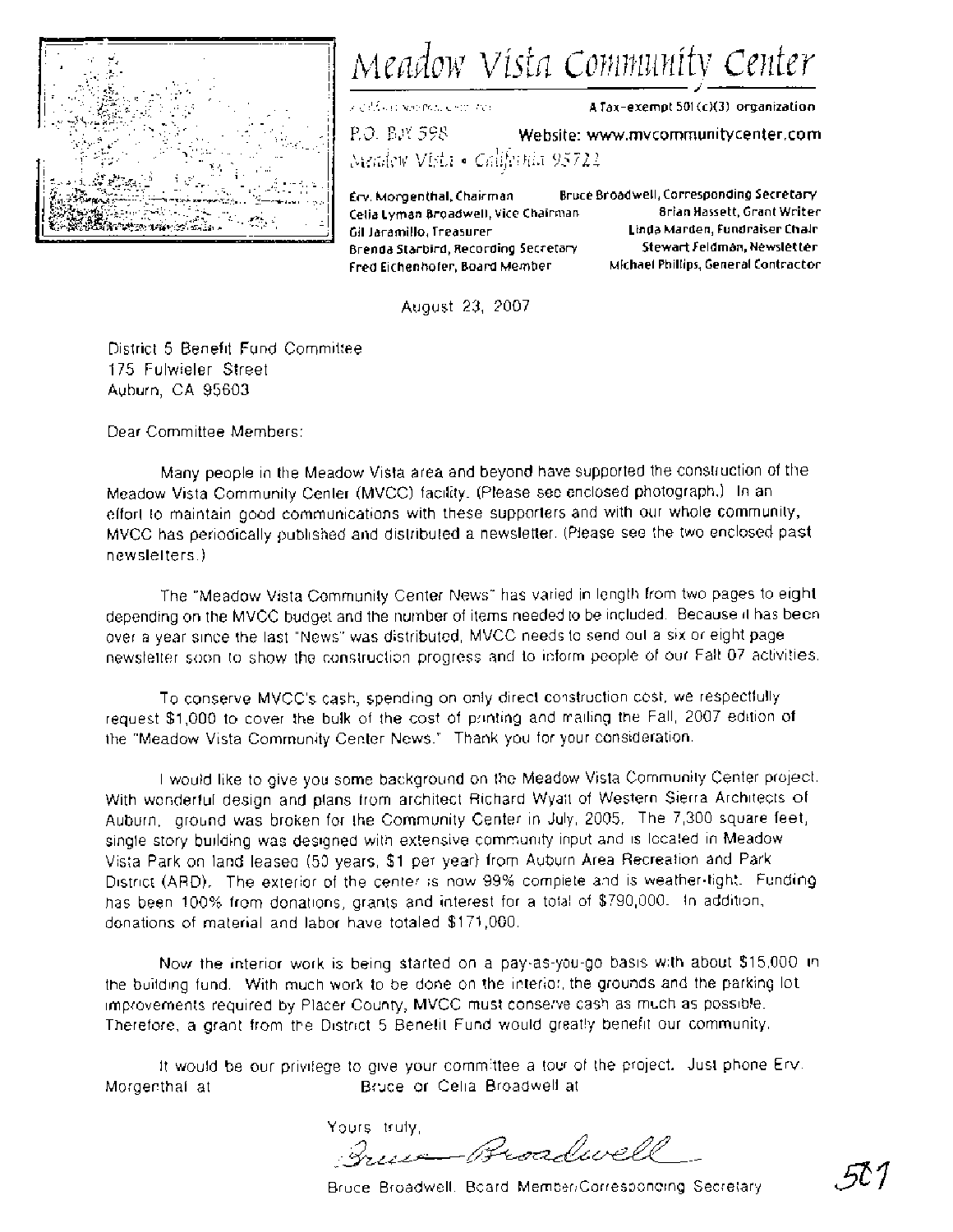

# GRANT APPLICATION

# DISTRICT 5 BENEFIT FUND

Bruce Kranz, Placer County Supervisor for District 5 invites applications for grants from the District 5 BENEFIT FUND. This Fund consists of D strict 5's share of revenue sharing funds Placer County allocates each fiscal year. In approving the revenue sharing contributions, the Placer County Board of Supervisors finds that each and every approved contribution serves a public purpose by promoting the general welfare of the County and its inhabitants therefore a benefit results to the County FIRE FUNDED

| PLEASE PRINT  |                                          | Requested Funding Amount. | 1,000<br>\$1                        |
|---------------|------------------------------------------|---------------------------|-------------------------------------|
|               |                                          |                           | (up to maximum amount $-$ \$4,000). |
|               | Applicant Name: Stephany Arroyo.         | Phone#                    |                                     |
| Address:      |                                          | Fax#                      |                                     |
|               |                                          | Other#                    |                                     |
| Organization. | Boys and Girls Club of North Lake Tahoe. |                           |                                     |
| Address:      | P.O. Box 1617                            |                           |                                     |
|               | Kings Beach, CA 96143                    |                           |                                     |
|               |                                          |                           |                                     |
|               | YES<br>Is the organization a non-profit? | Tax ID Number:            | 31-1549603                          |

#### PLEASE ATTACH A DETAILED EXPLANATION OF THE REQUEST WRITTEN ON YOUR ORGANIZATION'S LETTERHEAD

| Please briefly describe the Community Benefit the Organization / Event / Program / Project provides                |
|--------------------------------------------------------------------------------------------------------------------|
| The Boys and Girls club of North Lake Tahoe provides high quality youth development services to over 800.          |
| members ages 5-18 One program available for teenagers is the Teen Employment program, which provides               |
| training, experience and career support to teens who will soon enter the work force. This benefits the teens       |
| themselves, the surrounding community and all of Placer County by building and educating the future worforce.      |
| Please briefly describe how funding will be utilized by fisting what items will be purchased.                      |
| Funding will help support the Teen Employment program, which currently employs 4 teenagers, 3 of whom have         |
| been Club members for at least 8 years. Funding will help provide, stipends for teen employees, training materials |
| and work uniforms that clearly identify them as Teen Employees.                                                    |
|                                                                                                                    |
| Have you received Revenue Shanno Funds in the past?<br>ves.                                                        |
| We received \$1,111,00 in 06-07 to assist with all youth.<br>If yes, specify year(s), event and amount.            |
| development programs.                                                                                              |

I swear under penalty of perjury that the information supplied herein is true and correct and I have read the DISTRICT BENEFIT FUND Establishment & Funding Guidelines.

|                                  | APPLICANT'S SIGNATURE                                                   | DATE |  |
|----------------------------------|-------------------------------------------------------------------------|------|--|
|                                  | BELOW TO BE FILLED OUT BY COMMITTÉE CONTACT                             |      |  |
| <b>Oate Submitted</b>            | BOS Mtg. Date                                                           |      |  |
| Amount Repuested:                | Amount Received.                                                        |      |  |
| Committee Mtg.                   |                                                                         |      |  |
|                                  | Report and supporting decumentation must be received within 3 months of |      |  |
|                                  | the award of the grant.                                                 |      |  |
| 43-78-07 Grant Application Form. | Date Received                                                           |      |  |